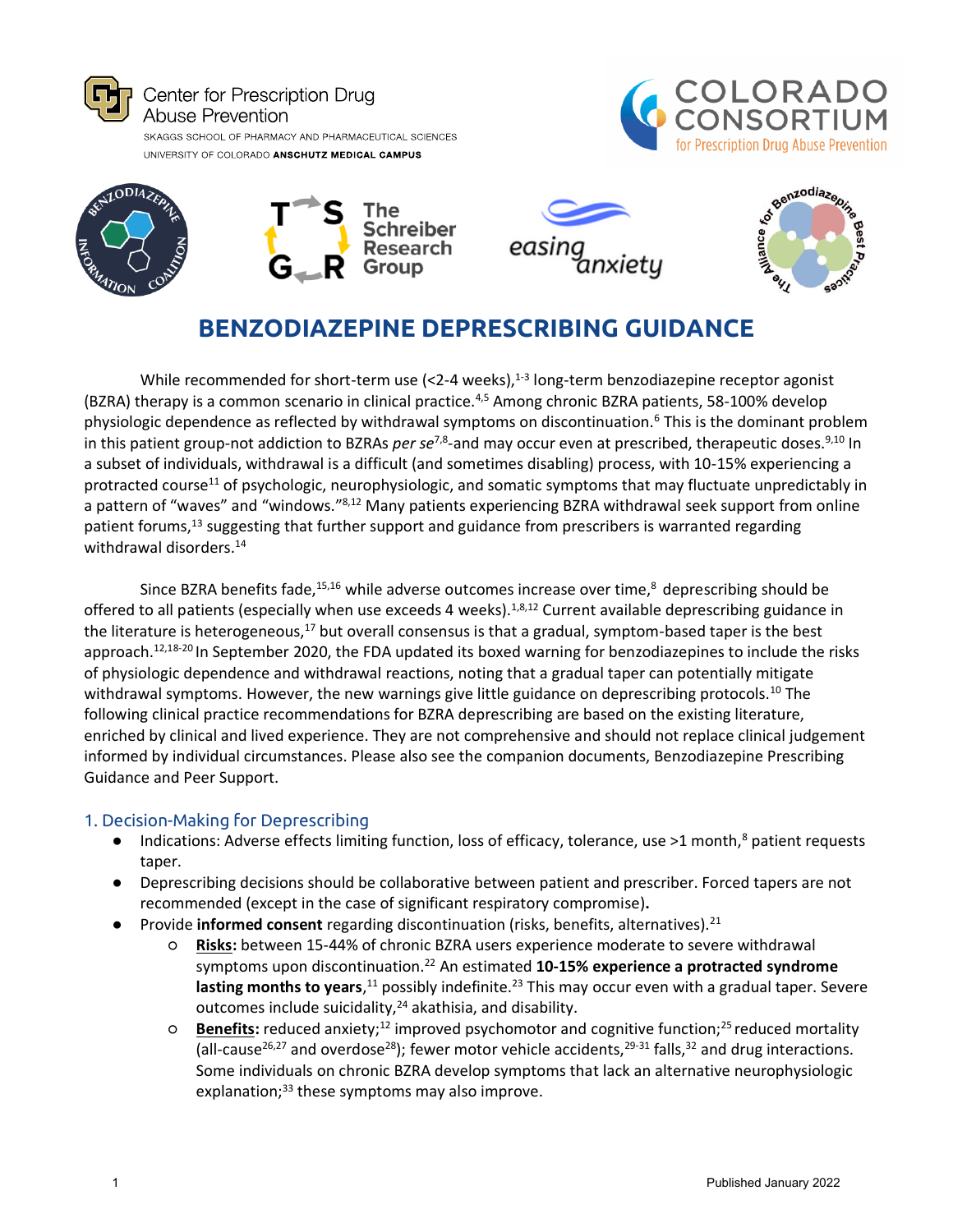- Assess for factors that may increase difficulty of withdrawal: central sensitization (kindling) caused by repeated BZRA use and cessation,<sup>34-36</sup> advanced age, and multiple comorbidities.
- If deprescribing is declined or attempted and too difficult, monitor for adverse effects. If appropriate, readdress discontinuation at future appointments.
- Note that some patients may be unable to withdraw completely, and a more suitable goal may be reduction or maintenance of the current dose.

# 2. Before Tapering

- $\bullet$  Utilize shared decision-making<sup>37-40</sup> to establish a flexible, gradual taper plan.
- Discuss lifestyle modifications: diet, exercise, sleep hygiene, meditation and stress reduction.
- Establish a support system using a multidisciplinary approach (see Benzodiazepine Peer Support document).
- Address interdose withdrawal (if present):
	- Substitute an equivalent dose (see chart) of a longer half-life BZRA (diazepam, clonazepam, chlordiazepoxide) with a stepwise "crossover."<sup>12</sup> Switching abruptly is not recommended.
	- Or, dose a short half-life BZRA more frequently, spaced evenly to avoid peaks/troughs in blood levels.

## 3. Tapering Principles

- A symptom-based, patient-directed taper is the best approach.<sup>12,18-20</sup>
- Initiate with a small test reduction (≤5% of current dose). Allow the patient to lead subsequent reduction amounts/intervals based on tolerability of withdrawal symptoms.
- Lived experience suggests ≤5%-10% reduction of the total dose monthly is best tolerated.
- Skipping doses, supplemental ("rescue") doses, or up-dosing increase risk of kindling.<sup>41</sup> Up-dosing may be necessary in case of over-rapid reduction and severe symptomatology (e.g.,akathisia, suicidality).
- $\bullet$  Hyperbolic (exponential) dose reductions are better tolerated than fixed reductions;<sup>42</sup> i.e., dose reductions should become smaller as the taper progresses.
- Complete discontinuation may take 12-18 months or longer.
- Nervous system hypersensitivity is common during withdrawal, and any foreign substance can have adverse effects. Caution is advised with any new supplement or medication.<sup>23</sup>

#### 4. Taper Techniques<sup>43,44</sup>

- **Cut-and-Hold:** A % of the current dose (in *mgs*/fraction of *mg*) is reduced, then held until symptoms subside.
	- Pro: may be accomplished with existing forms of drug (e.g.¼ or ½ of scored 2 mg diazepam tablet).
	- Con: symptoms from larger dose reductions at once may be more intense.
	- Example: 20mg diazepam dose reduced 5% (1 mg ) and held until withdrawal symptoms subside.
- **Microtaper:** Daily micro-reductions (*μg* in size), with % dose reduction (from current dose) calculated monthly.
	- Pro: may allow for finer adjustment and symptom control, since commercially available BZRA doses can be too large to taper comfortably. Many report better symptom tolerability with this method.
	- Con: off-label method that can be subject to accuracy issues.
	- Example: 20mg diazepam dose, 0.07 mg cut daily (~10% reduction over 1 month).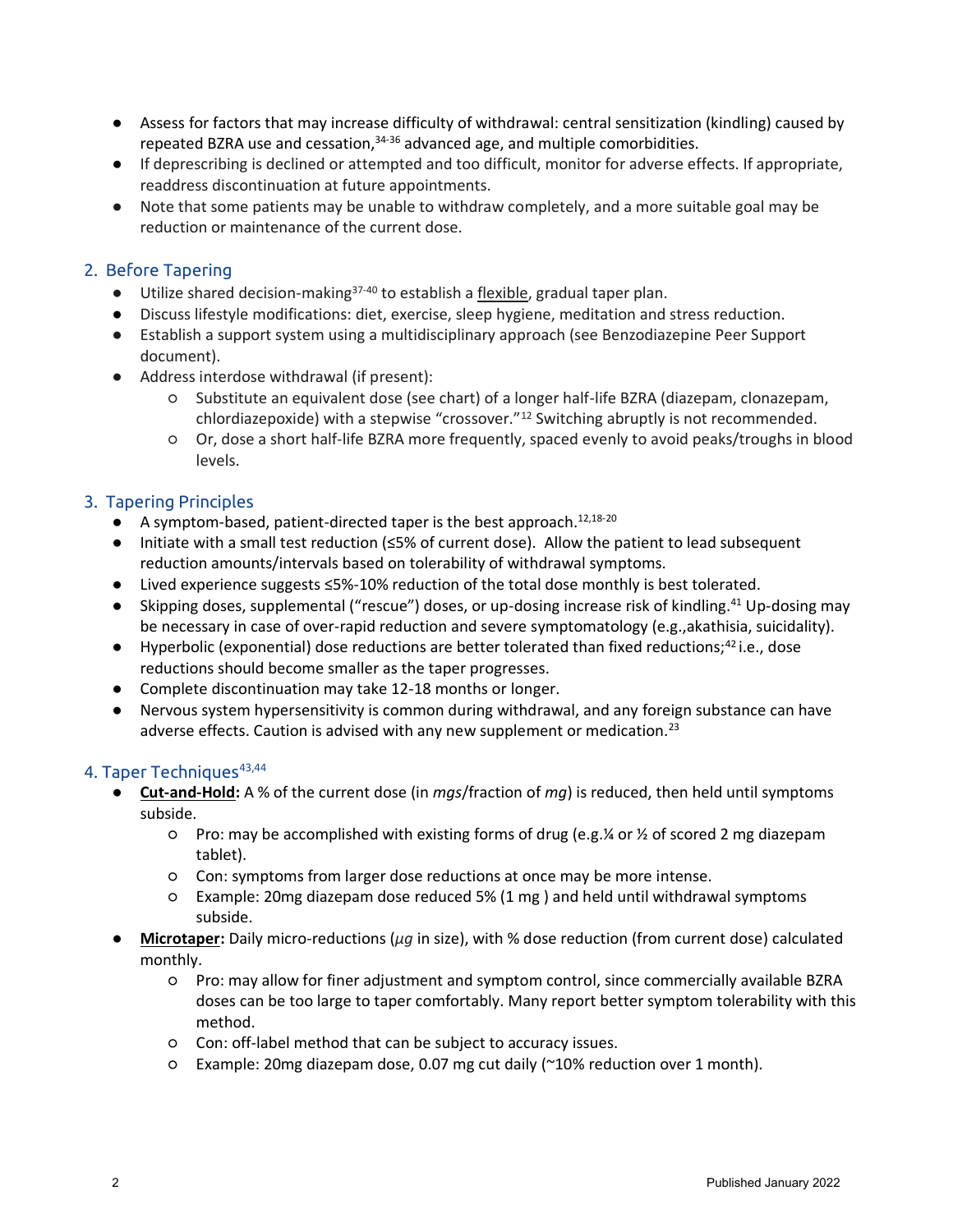# 5. Taper Methods (\* indicates off-label method)

Method a) can be used for cut-and-hold only; methods b)-f) can be used for either cut-and-hold or microtaper.

- a) Commercial tablet/capsule: use lowest available mg strengths, whole or split along scored line
- b) Manufacturer's Oral Liquid (alone or further diluted concentrate):<sup>45</sup> reductions via syringe
- c) Compounded prescription:\* solid drug made into smaller doses or liquid, requires custom Rx.
- d) Liquid titration:<sup>46\*</sup> tablet or capsule contents mixed w/ liquid, reductions measured via syringe.
- e) Precision scale: $47*$  weigh drug powder or capsule contents; dry cuts made via pill cutter, razor, or file
- f) Tapering strips: $48*$  tapered doses in strip packaging (custom Rx, ships from Netherlands).

#### 6. Withdrawal Symptom Management

- Withdrawal symptoms are best managed by adjustment of taper rate and nonpharmacologic measures, $8,49$  such as lifestyle modifications (see above), CBT,<sup>2</sup> and peer support.
- Adjunctive medication (e.g., carbamazepine, hydroxyzine) should be considered in case of severe symptoms. However, use for this indication is off-label, and there is limited evidence of benefit.<sup>8</sup> Use caution, as many of these medications also carry their own risks of physiologic dependence and other adverse effects.

## 7. Potential Pitfalls

- $\bullet$  Physiologic dependence can develop in a matter of days, and occur at prescribed, therapeutic doses.<sup>10</sup>
- Stopping BZRAs abruptly (if use >2 weeks) increases risk of seizure, psychosis, death, and protracted withdrawal.
- **Physiologic dependence is not synonymous with addiction.**<sup>50</sup>Due to risks of abrupt cessation, addiction treatment centers are not recommended (in absence of addiction).
- $\bullet$  Do not discount symptoms that seem bizarre<sup>8,51</sup> (e.g., depersonalization/derealization, agoraphobia, intrusive thoughts, burning nerve pain, irritable bowel).
- Symptoms of BZRA tolerance and withdrawal can mimic other conditions, leading to misdiagnosis and unnecessary testing and medical treatment.
- Published taper protocols are meant to be a guide only. Flexibility is key.
- Post-withdrawal recovery may take 12-18 months or longer.
- Avoid fluoroquinolone antibiotics (can precipitate acute withdrawal),<sup>52</sup> alcohol, and other GABAergic agents.

## 8. Resources for Patients and Prescribers

Further reading is encouraged for both patients and prescribers. We recommend:

- The Ashton Manual<sup>12</sup> [https://www.benzoinfo.com/ashtonmanual/](http://www.benzoinfo.com/ashtonmanual/)
- Benzodiazepine Information Coalition (patient- and prescriber-focused) [https://www.benzoinfo.com/](https://www.benzoinfo.com/?gclid=Cj0KCQjwgtWDBhDZARIsADEKwgPMUoONY4K0jmVTRGNXlUeWU4xKr8nrp6TozxCQadLrcHSYU-yCW7oaAj6UEALw_wcB)
- The Alliance for Benzodiazepine Best Practices (prescriber-focused) [https://benzoreform.org](https://benzoreform.org/)
- The Withdrawal Project (patient-focused) [https://www.withdrawal.theinnercompass.org](https://www.theinnercompass.org/)
- Benzodiazepine Withdrawal: Clinical Aspects (Ch. 8), The Benzodiazepines Crisis: The Ramifications of an Over-Used Drug Class.<sup>8</sup>
- $\bullet$  Informed Consent for Benzodiazepine Prescription<sup>21</sup> (written consent for use in clinical practice)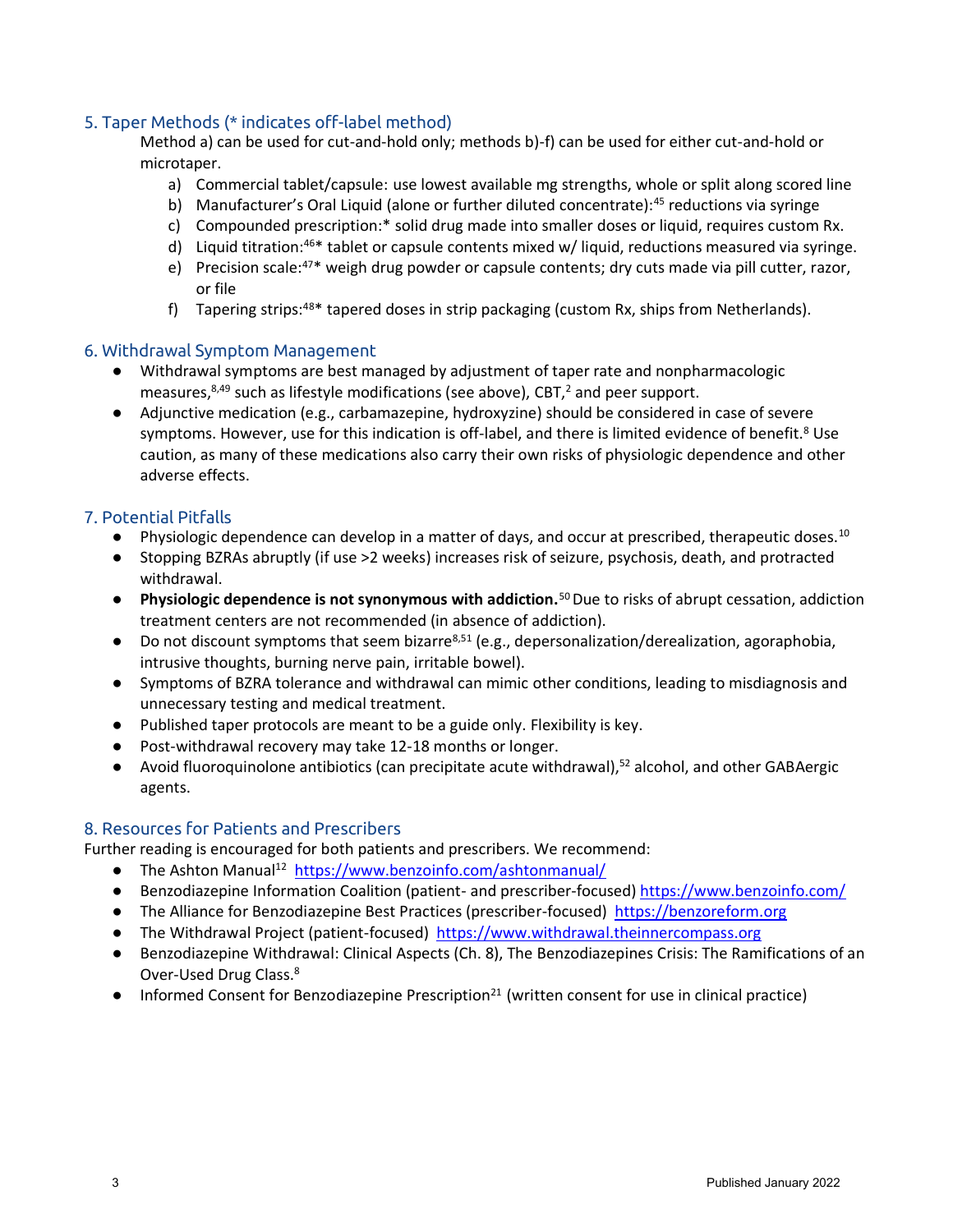| Table: BZRA Dose Conversion Chart based on Ashton, Clinical calculator*,** |                      |                                    |
|----------------------------------------------------------------------------|----------------------|------------------------------------|
| <b>BZRA</b>                                                                | Ashton <sup>12</sup> | ClinCalc.com (range) <sup>53</sup> |
| Alprazolam                                                                 | 0.5 <sub>mg</sub>    | $0.75$ mg (0.5 - 2 mg)             |
| Chlordiazepoxide                                                           | 25 <sub>mg</sub>     | 33 mg (12-50 mg)                   |
| Clonazepam                                                                 | 0.5 <sub>mg</sub>    | $0.75(0.5-4)$ mg)                  |
| Diazepam (reference)                                                       | 10 <sub>mg</sub>     | 10 <sub>mg</sub>                   |
| Clorazepate                                                                | 15 <sub>mg</sub>     | 13 mg (8-30 mg)                    |
| Flurazepam                                                                 | 15-30 mg             | 20 mg (8-30 mg)                    |
| Lorazepam                                                                  | 1 mg                 | 1.3 mg (1-4 mg)                    |
| Oxazepam                                                                   | $20 \, \text{mg}$    | 20 (5-40 mg)                       |
| Phenobarbital                                                              | 20 mg                | 20 mg (15-60 mg)                   |
| Quazepam                                                                   | 20 mg                | 27 mg (15-40 mg)                   |
| Temazepam                                                                  | 20 mg                | 20 mg (5-40 mg)                    |
| Triazolam                                                                  | 0.5 <sub>mg</sub>    | $0.25$ mg (0.25-1 mg)              |

**\***Adapted from Benzodiazepine Withdrawal: Clinical Aspects (Ch. 8), The Benzodiazepines Crisis: The Ramifications of an Over-Used Drug Class.<sup>8</sup>

**\*\*Equivalent doses vary. Aim for an equivalent dosage where withdrawal symptoms are resolved (or minimized).**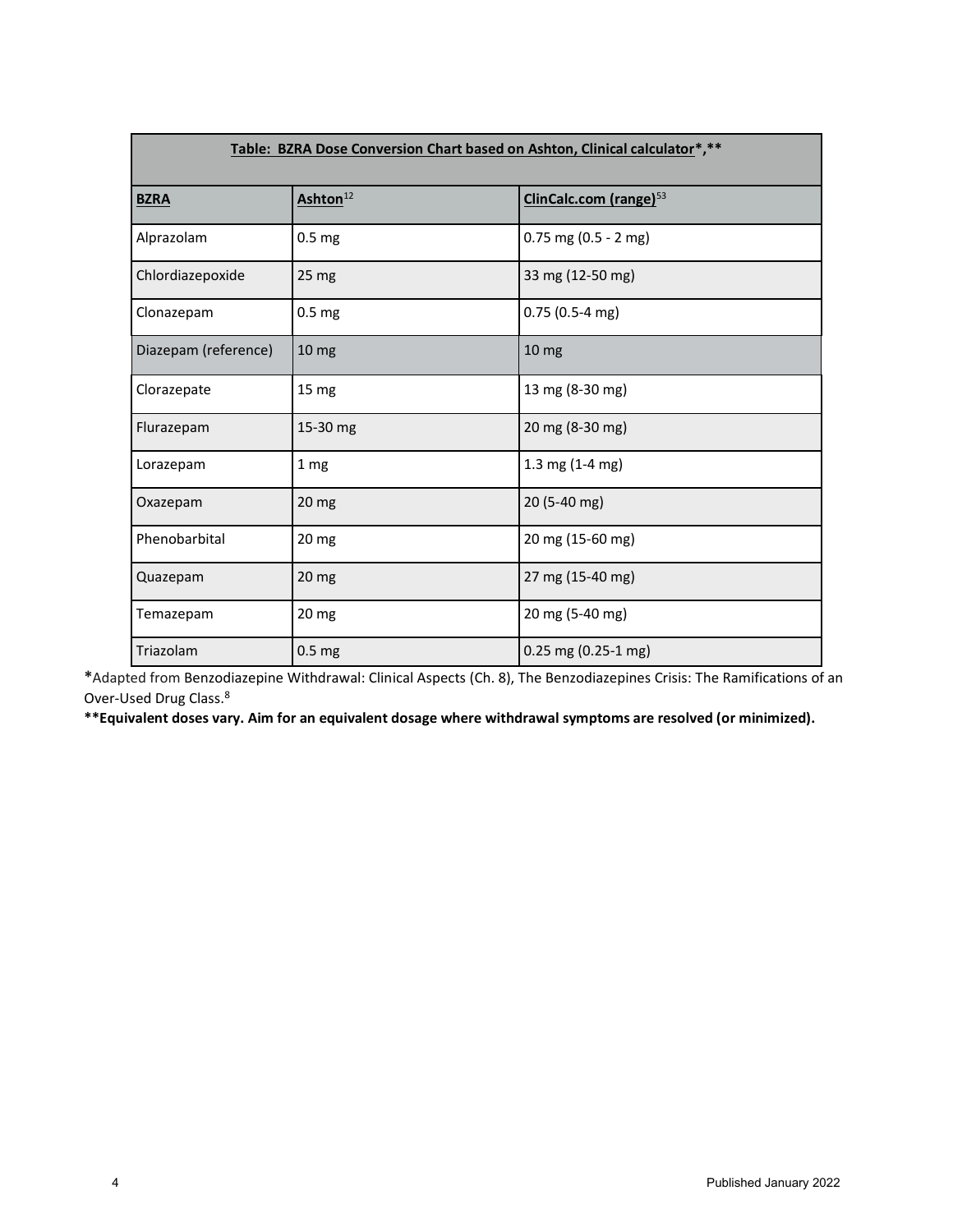#### REFERENCES**:**

- 1. Lader M. Benzodiazepines revisited will we ever learn? *Addiction.* 2011;106(12):2086-109. [Abstract](http://www.ncbi.nlm.nih.gov/pubmed/21714826)
- 2. Pottie K, Thompson W, Davies S, et al. Deprescribing benzodiazepine receptor agonists: evidence-based clinical practice guideline. *Can Fam Physician.* 2018;64(5):339-51. [Article](https://www.cfp.ca/content/64/5/339.long)
- 3. Donoghue J, Lader M. Usage of benzodiazepines: a review. *Int J Psychiatry Clin Pract*. 2010;14(2):78-87. [Abstract](http://www.ncbi.nlm.nih.gov/entrez/query.fcgi?cmd=Retrieve&db=PubMed&dopt=Abstract&list_uids=24922466)
- 4. Kaufmann CN, Spira AP, Depp CA, et al. Long-term use of benzodiazepines and nonbenzodiazepine hypnotics from 1999-2014: results from the National Health and Nutrition Examination Survey. *Psychiatr Serv.* 2018;69(2):235-8. [Article](https://www.ncbi.nlm.nih.gov/pmc/articles/PMC5794624/)
- 5. Benítez CI, Smith K, Vasile RG, et al. Use of benzodiazepines and selective serotonin reuptake inhibitors in middle-aged and older adults with anxiety disorders: a longitudinal and prospective study. *Am J Geriatr Psychiatry.*2008;16(1):5-13. [Abstract](https://www.ncbi.nlm.nih.gov/pubmed/18165458)
- 6. Rickels K, Schweizer E, Case WG, Greenblatt DJ. Long-term therapeutic use of benzodiazepines. I. Effects of abrupt discontinuation. *Arch Gen Psychiatry.* 1990;47(10):899-907. [Abstract](https://www.ncbi.nlm.nih.gov/pubmed/?term=Rickels+K%2C+Schweizer+E%2C+Case+WG%2C+et+al.+Long-term+therapeutic+use+of+benzodiazepines.+I.+Effects+of+abrupt+discontinuation.+Arch+Gen+Psychiatry.+1990)
- 7. Tyrer P. Benzodiazepine dependence: a shadowy diagnosis. *Biochem Soc Symp*. 1993;59:107-119[. Abstract](https://pubmed.ncbi.nlm.nih.gov/7910738/)
- 8. Wright S. Benzodiazepine withdrawal:clinical aspects. In: The Benzodiazepines Crisis: The Ramifications of an Over-Used Drug Class. Peppin JF, Pergolizzi JV, Raffa RB, Wright SL, eds. *The Benzodiazepines Crisis: The Ramifications of an Overused Drug Class*. New York, NY: Oxford University Press; 2020:117-148.
- 9. Ashton H. Benzodiazepine withdrawal: an unfinished story. *Br Med J (Clin Res Ed)*. 1984;288(6424):1135-1140. [Article](https://www.ncbi.nlm.nih.gov/pmc/articles/PMC1441411/pdf/bmjcred00496-0031.pdf)
- 10. US Food and Drug Administration. FDA requiring Boxed Warning updated to improve safe use of benzodiazepine drug class. Published September 23,2020. Accessed April 27,2021. [https://www.fda.gov/drugs/drug-safety-and-availability/fda-requiring](https://www.fda.gov/drugs/drug-safety-and-availability/fda-requiring-boxed-warning-updated-improve-safe-use-benzodiazepine-drug-class)[boxed-warning-updated-improve-safe-use-benzodiazepine-drug-class](https://www.fda.gov/drugs/drug-safety-and-availability/fda-requiring-boxed-warning-updated-improve-safe-use-benzodiazepine-drug-class)
- 11. Ashton CH. Protracted withdrawal from benzodiazepines: the post-withdrawal syndrome. *Psychiatr Ann*. 1995;25(3):174-9. [Article](https://benzo.org.uk/pha-1.htm)
- 12. Ashton H. *Benzodiazepines: How They Work and How to Withdraw: Medical Research Information from a Benzodiazepine Withdrawal Clinic*. Newcastle upon Tyne: Busatti Corp.; 2007.
- 13. Fixsen AM, Ridge D. Stories of hell and healing: internet users' construction of benzodiazepine distress and withdrawal. *Qual Health Res.* 2017;27(13):2030-41. [Abstract](https://journals.sagepub.com/doi/10.1177/1049732317728053)
- 14. Witt-Doerring J, Shorter D, Kosten K. Online communities for drug withdrawal: what can we learn? *Psychiatr Times*. 2018;35(4):1-4[. Article](https://www.psychiatrictimes.com/view/online-communities-drug-withdrawal-what-can-we-learn)
- 15. Fava GA. Fading of therapeutic effects of alprazolam in agoraphobia. Case reports. *Prog Neuropsychopharmacol Biol Psychiatr*y. 1988;12(1):109-12. [Abstract](https://pubmed.ncbi.nlm.nih.gov/3363164/)
- 16. Pélissolo A, Maniere F, Boutges B, et al. Anxiety and depressive disorders in 4,425 long term benzodiazepine users in general practice. *Encephale*. 2007;33(1):32-8[. Abstract](https://pubmed.ncbi.nlm.nih.gov/17457292/)
- 17. Pollmann AS, Murphy AL, Bergman JC, et al.. Deprescribing benzodiazepines and Z-drugs in community-dwelling adults: a scoping review. *BMC Pharmacol Toxicol*. 2015;16(1):1-12. [Article](https://bmcpharmacoltoxicol.biomedcentral.com/articles/10.1186/s40360-015-0019-8)
- 18. Kaiser Permanente. Benzodiazepine and Z-Drug Safety Guideline. Published January 2019. Accessed April 27,2021. <https://wa.kaiserpermanente.org/static/pdf/public/guidelines/benzo-zdrug.pdf>
- 19. Maine Benzodiazepine Study Group. Guidelines for the use of benzodiazepines in office practice in the state of Maine. Published 2008. Accessed April 27,2001.<http://www.benzos.une.edu/documents/prescribingguidelines3-26-08.pdf>
- 20. The New York City Department of Health and Mental Hygiene. Judicious Prescribing of Benzodiazepines. Published 2016. Accessed April 27,2021[. https://www1.nyc.gov/assets/doh/downloads/pdf/chi/chi-35-2.pdf](https://www1.nyc.gov/assets/doh/downloads/pdf/chi/chi-35-2.pdf)
- 21. Huff C. Informed Consent for Benzodiazepine Prescription. Published June 19, 2021. Accessed July 26,2021. <https://www.benzoinfo.com/informed-consent/>
- 22. Hood SD, Norman A, Hince DA, et al. Benzodiazepine dependence and its treatment with low dose flumazenil. *Br J Clin Pharmacol*. 2014;77(2):285-294. [Article](https://bpspubs.onlinelibrary.wiley.com/doi/10.1111/bcp.12023)
- 23. The Ashton Manual Supplement. Benzo.org.ok. Published April 7, 2011. Accessed January 1, 2021. <https://www.benzoinfo.com/ashtonmanual/supplement/>
- 24. Dodds TJ. Prescribed Benzodiazepines and Suicide Risk: A Review of the Literature. *Prim Care Companion CNS Disord*. 2017;19(2). [Article](https://www.psychiatrist.com/pcc/depression/suicide/prescribed-benzodiazepines-and-suicide-risk/)
- 25. Lader M, Tylee A, Donoghue J. Withdrawing benzodiazepines in primary care. *CNS Drugs*. 2009;23(1):19-34[. Abstract](https://pubmed.ncbi.nlm.nih.gov/19062773/)
- 26. Belleville G. Mortality hazard associated with anxiolytic and hypnotic drug use in the National Population Health Survey. *Can J Psychiatry*. 2010;55(9):558-567[. Abstract](https://pubmed.ncbi.nlm.nih.gov/20840803/)
- 27. Xu KY, Hartz SM, Borodovsky JT, Bierut LJ, Grucza RA. Association Between Benzodiazepine Use With or Without Opioid Use and All-Cause Mortality in the United States, 1999-2015. *JAMA Netw Open.*2020;3(12):e2028557[. Article](https://jamanetwork.com/journals/jamanetworkopen/fullarticle/2773826)
- 28. Chen LH, Hedegaard H, Warner M. Drug-poisoning Deaths Involving Opioid Analgesics: United States, 1999-2011. *NCHS Data Brief*. 2014;(166):1-8. [Article](https://www.cdc.gov/nchs/data/databriefs/db166.pdf)
- 29. Brubacher JR, Chan H, Erdelyi S, Zed PJ, Staples JA, Etminan M. Medications and risk of motor vehicle collision responsibility in British Columbia, Canada: a population-based case-control study [published online ahead of print, 2021 Apr 19]. *Lancet Public Health*. 2021;S2468-2667(21)00027-X[. Article](https://www.thelancet.com/action/showPdf?pii=S2468-2667%2821%2900027-X)